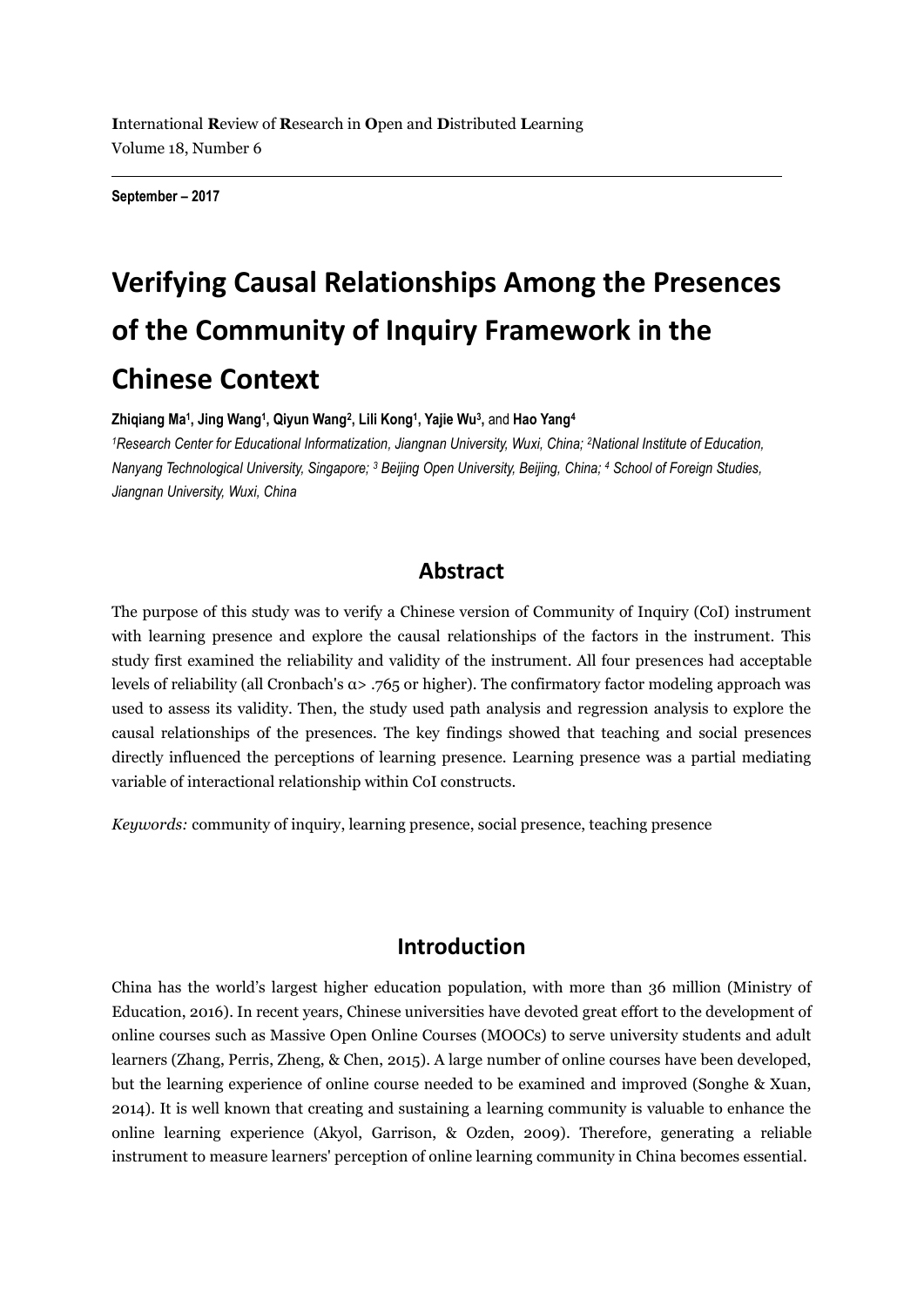### **The Community of Inquiry Framework**

The internationally recognized Community of Inquiry (CoI) framework seems to be a valid theoretical framework to understand learners' perceptions of online learning experience (Shea & Bidjerano, 2010; Traver, Volchok, Bidjerano, & Shea, 2014). It has been adopted and adapted by a lot of researchers worldwide (Garrison, Anderson, & Archer, 2010; Swan & Ice, 2010). It provides collaborative-constructivist perspective and methodology for studying online learning experiences through the development of three core presences (Arbaugh et al., 2008; Garrison & Arbaugh, 2007): teaching presence, social presence, and cognitive presence (Garrison, Anderson, & Archer, 2010).

The CoI framework contains three conceptual elements: teaching presence, cognitive presence, and social presence (Garrison, Anderson, & Archer, 2000). Teaching presence refers to the online instructor's "design, facilitation, and direction of cognitive and social processes for the purpose of realizing personally meaningful and educationally worthwhile learning outcomes" (Anderson, Rourke, Garrison, & Archer, 2001, P. 5). Teaching presence depends on instructional design and organization of the curriculum and activities, as well as the maintenance of online discussion and organization of instruction (Ice, Gibson, Boston, & Becher, 2011). Cognitive presence is defined as the degree to which learners are able to construct knowledge through sustained self-reflection and dialogue (Swan, Garrison, & Richardson, 2009). It consists of four interconnected and cyclical phases: triggering event, exploration, integration, and resolution (Garrison, Anderson, & Archer, 2001). Social presence is defined as the ability to which participants demonstrate "real people" socially and emotionally through computer-mediated communication (Garrison & Arbaugh, 2007). It depends on the expressions of personal emotion, the sense of group identity and the group cohesion of learners (Ice et al., 2011). The CoI framework with the three core presences offers a theoretical perspective and methodology for studying the potential and effectiveness of online and blended learning (Garrison et al., 2010).

Recently, some researchers suggested the CoI framework can be further extended (Traver et al., 2014), as it lacks attention to behaviors and attitudes as learners adjust to metacognitive, motivational, and behavioral activities in online learning (Shea et al., 2013). For example, learners' discourse about individual and collaborative efforts to regulate their learning process could not be accounted for by the existing three presences in the CoI framework (Hayes, Uzuner-Smith, & Shea, 2015).

Shea and Bidjerano (2010) proposed that learning presence could be a new form of presence in the CoI framework. Learning presence is described as "the proactive stance adopted by students who marshal thoughts, emotions, motivation, behaviors, and strategies in the service of successful online learning" (Shea & Bidjerano, 2012, p. 90). Learning presence has been used to explain self-regulated learning, which includes the planning of learning tasks, monitoring of learning process, and the application of strategy in online learning (Shea & Bidjerano, 2012). The addition of learning presence into the CoI framework helps to enhance the understanding of successful online learning experiences through individual differences of self-regulation (Shea & Bidjerano, 2010).

The viewpoint of whether learning presence should be added into the CoI framework is contested among researchers. Several researchers suggested adding learning presence as a missing dimension into the CoI framework (Hayes et al., 2015; Traver et al., 2014). However, Garrison (2016) believed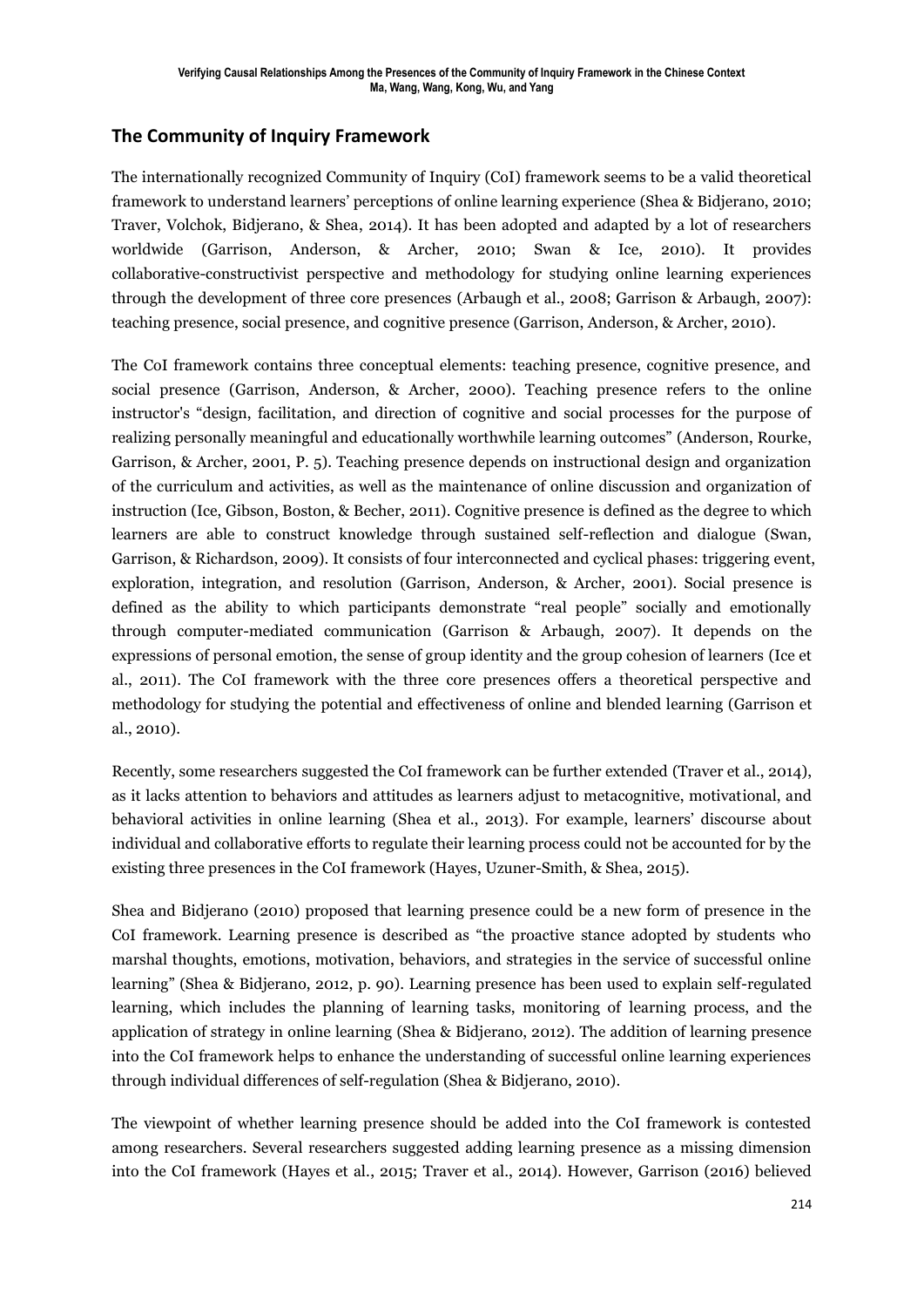that the re-conceptualization of the CoI framework must be strictly validated. There seem to be a common acceptable view that regulation is an important factor in the CoI framework (Garrison, 2016; Garrison & Akyol, 2015; Shea et al., 2013). Therefore, whether to incorporate the regulation into the CoI framework through learning presence needs more research.

### **The Reliability and Validity of the CoI Instrument**

Much existing research has attempted to develop instruments to examine the CoI framework and reported its reliability and validity. For instance, the 34-item survey instrument developed by Arbaugh et al. (2008) to measure students' perception of the three presences, has been proved to be a valid and reliable tool for the CoI framework (Garrison, Cleveland-Innes, & Fung, 2004; Shea & Bidjerano, 2009; Swan & Ice, 2010). This instrument is a valid and reliable survey measure of social presence, teaching presence, and cognitive presence (Arbaugh et al., 2008). Swan et al. (2008) reported that the internal consistency reliability of the survey instrument was: a Cronbach's Alpha of 0.91 for social presence, 0.95 for cognitive presence, and 0.9 for teaching presence. Kozan and Richardson (2014a) examined the validity of the CoI instrument conducting exploratory factor analysis (EFA) and found that the final three-factor structure explained 64.83% of the variances in the pattern of relationships among the items (e.g., teaching presence 48.21%, cognitive presence 10.64%, and social presence 5.98%). Confirmatory factor analysis (CFA) found that the hypothesized model of the three factors was verified and exhibited a reasonably good fit for the data (Kozan & Richardson, 2014a). After adding learning presence to the CoI model, the reliability of learning presence was examined. The internal consistencies of self-efficacy and effort regulation scales (called the learning presence) were .95 and .75 (Shea & Bidjerano, 2010). The CFA examined factorial validity and found that the new model has reasonable factor structure (Shea & Bidjerano, 2010).

Some research studies attempted to translate and validate the CoI instrument into other languages and use it in non-English speaking countries. For example, Portuguese researchers translated and adapted the CoI instrument into Portuguese, and validated the CoI instrument in a blended learning setting (Moreira, Ferreira, & Almeida, 2013). Yu and Richardson (2015) examined the reliability and validity of a Korean version of the CoI instrument. Through reliability analysis, Cronbach's α of teaching, social, and cognitive presences were .954, .913, and .956 respectively. The CFA results showed that the hypothesized model of the CoI instrument was verified as an excellent fit for the data in Korean context (Yu & Richardson, 2015). It is worth noting that the reliability and validity were different between Korean and English versions of the CoI instrument. So, it is necessary to examine the reliability and validity of different language versions of the CoI instrument before using it in another different context.

### **The Causal Relationships Among the CoI Presences**

Much existing research focused on examining the direct and indirect causal relationships of the CoI presences (Garrison, Cleveland-Innes, & Fung, 2010; Shea & Bidjerano, 2008, 2009). Shea and Bidjerano (2009) found that teaching presence and social presence have direct effects on cognitive presence. Garrison, Cleveland-Innes, and Fung (2010) revealed significant direct effects of teaching presence and social presence on cognitive presence, and a direct effect of social presence on cognitive presence. The above two studies confirmed the direct relationships of the three presences. The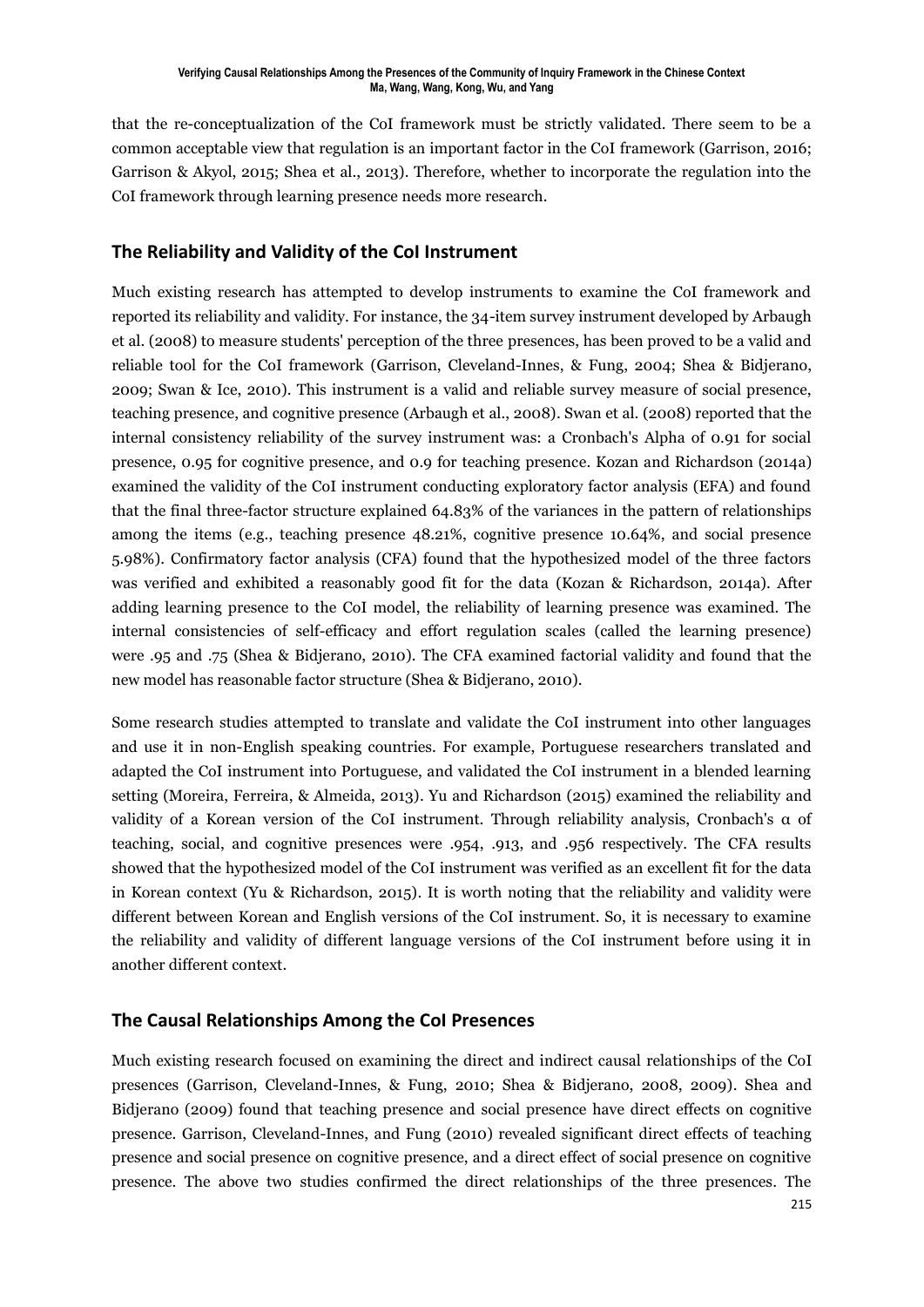indirect relationships focus on the mediating effect of social presence and cognitive presence. Shea and Bidjerano (2009) confirmed that social presence had a partial mediating effect between teaching presence and cognitive presence. The follow-up studies further confirmed that cognitive presence is a full mediator and social presence is a partial mediator in the CoI presences (Kozan, 2016; Kozan & Richardson, 2014b).

After the addition of learning presence, there is a lack of research revealing the relationship between learning presence and the other factors of the CoI framework. Shea and Bidjerano (2010) confirmed a correlation existed between self-efficacy (one component of the learning presence) and other presences in the CoI framework. They further suggested that learning presence should be connected with the CoI constructs (see Figure 1) (Shea & Bidjerano, 2010). Based on correlation between factors, researchers may further look for mediators and explore the interdependence behind the relationships (Frazier, Tix, & Barron, 2004). So, the mediators and causal relationships among the presences need to be further validated. Meanwhile, the relationships between the presences may change depending on the learning context (Shea et al., 2014). It is therefore necessary to examine the relationships among the presences in a different learning context.



*Figure 1.* A revised CoI model (Source: Shea & Biderjano, 2010).

In conclusion, the CoI instrument with learning presence has been popularly used in English speaking countries (Shea & Bidjerano, 2010, 2012; Shea et al., 2012). It is important to develop validation and refinement of the CoI instrument using different learner groups and learning contexts (Kozan & Richardson, 2014b). Meanwhile, the relationships between the presences need to be further validated and explored in different learning contexts. In China, there is a distinct lack of research to examine the reliability and validity of the Chinese version of the CoI instrument and verify the causal relationships of the CoI framework consisting of learning presence.

Therefore, the purpose of this study is to examine the reliability and validity of the CoI instrument with learning presence and explore the causal relationships between the four presences in the Chinese context. Hopefully, this instrument can provide a valid tool for measuring learners' perception of online and blended learning in the Chinese context. It could also further verify the applicable scope of the CoI instrument and causal relationships of presences in different learner groups and learning contexts.

Accordingly, in this study we aimed to answer three interrelated questions. The first question attempted to examine the reliability and validity of the Chinese version of the CoI instrument. The second question explored the causal relationships between learning presence and CoI. The goal of the third question is to provide deeper understanding of the relationship between learning presence and CoI constructs. The proposed hypothetical relationships of the variables are stated below and shown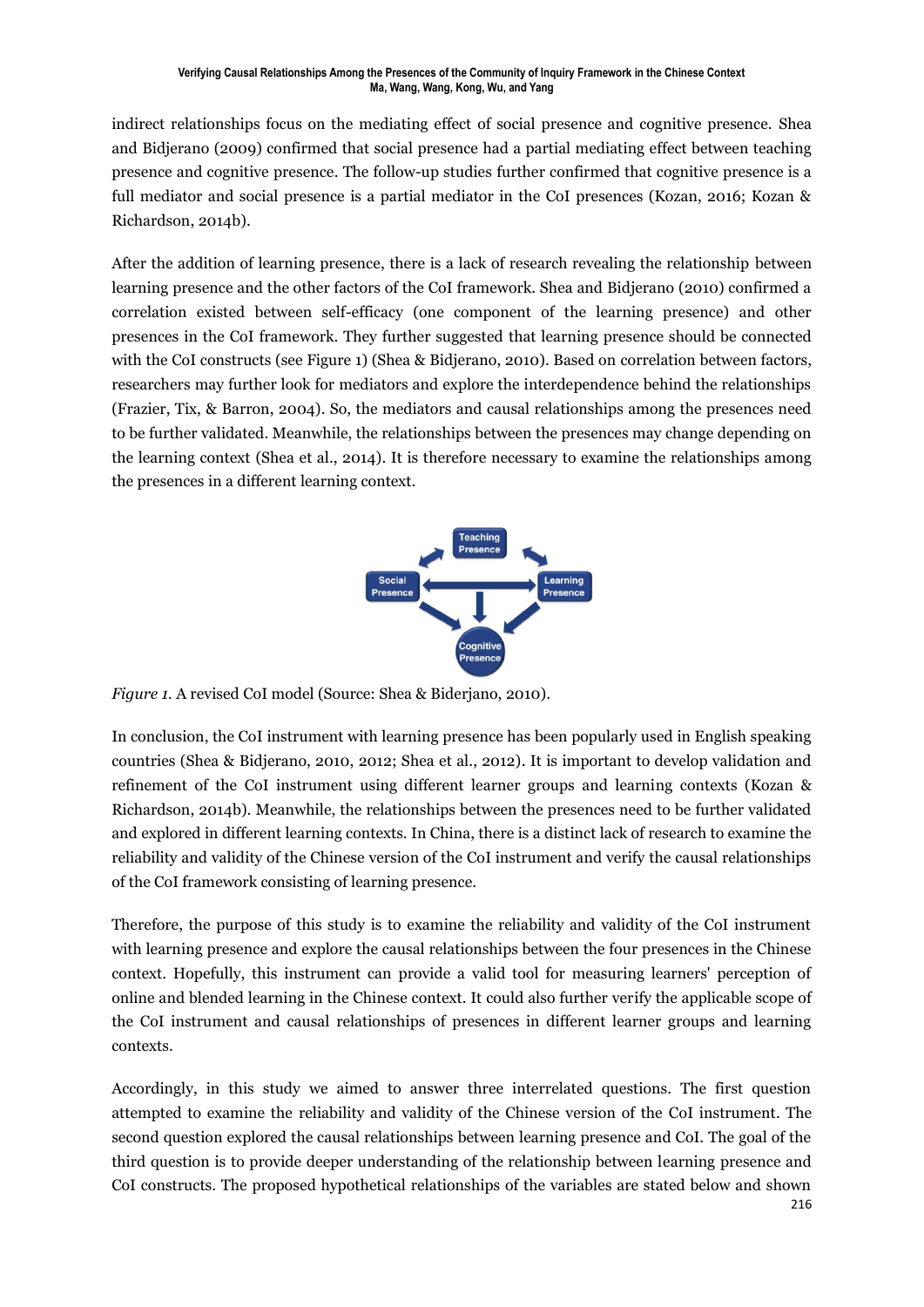in Figure 2:

RQ1: Is the Chinese version of the CoI survey instrument reliable and valid?

RQ2: Are teaching and social presences perceived to positively influence learning presence?

RQ3: Does learning presence mediate the relationships between cognitive and teaching presences and between cognitive and social presences?



*Figure 2.* Hypothesized model of the four presences.

# **Methods**

### **Context**

The research was conducted in the School of Humanities, is an institute of Jiangnan University in Southern China. This school began to implement blended learning in 2010. At the time of this study, there were 375 courses on the online platform, including about 50 active courses and 2,725 registered students. The blended learning mode used in this study includes asynchronous online learning and face-to-face teaching with the use of the online learning platform.

The courses involved in this study covered three academic disciplines: the first discipline included three Educational Technology courses: Accounting, Design and Development of E-learning Platform, Educational Video Edition and Studio, and Multimedia Courseware Design; the second discipline included two Primary School Education courses: Primary Computer-assisted Instruction, and Foreign History of Education; and the third one included two Chinese Linguistic Literature courses: Chinese Contemporary Literature(I) and Chinese Contemporary Literature(II). The data collection process lasted for over five weeks (March–April 2015)

### **Participants**

The participants of this study were 350 Chinese undergraduate students, chosen from three majors in the School of Humanities, including 122 Chinese Linguistic Literature students, 111 Primary School Education students, and 117 Educational Technology students. Among them, 184 were sophomores (52.6%) and 166 were juniors (47.4%). The participant had at least a year of blended learning experience and studied two to three blended courses. They were asked to respond to a survey during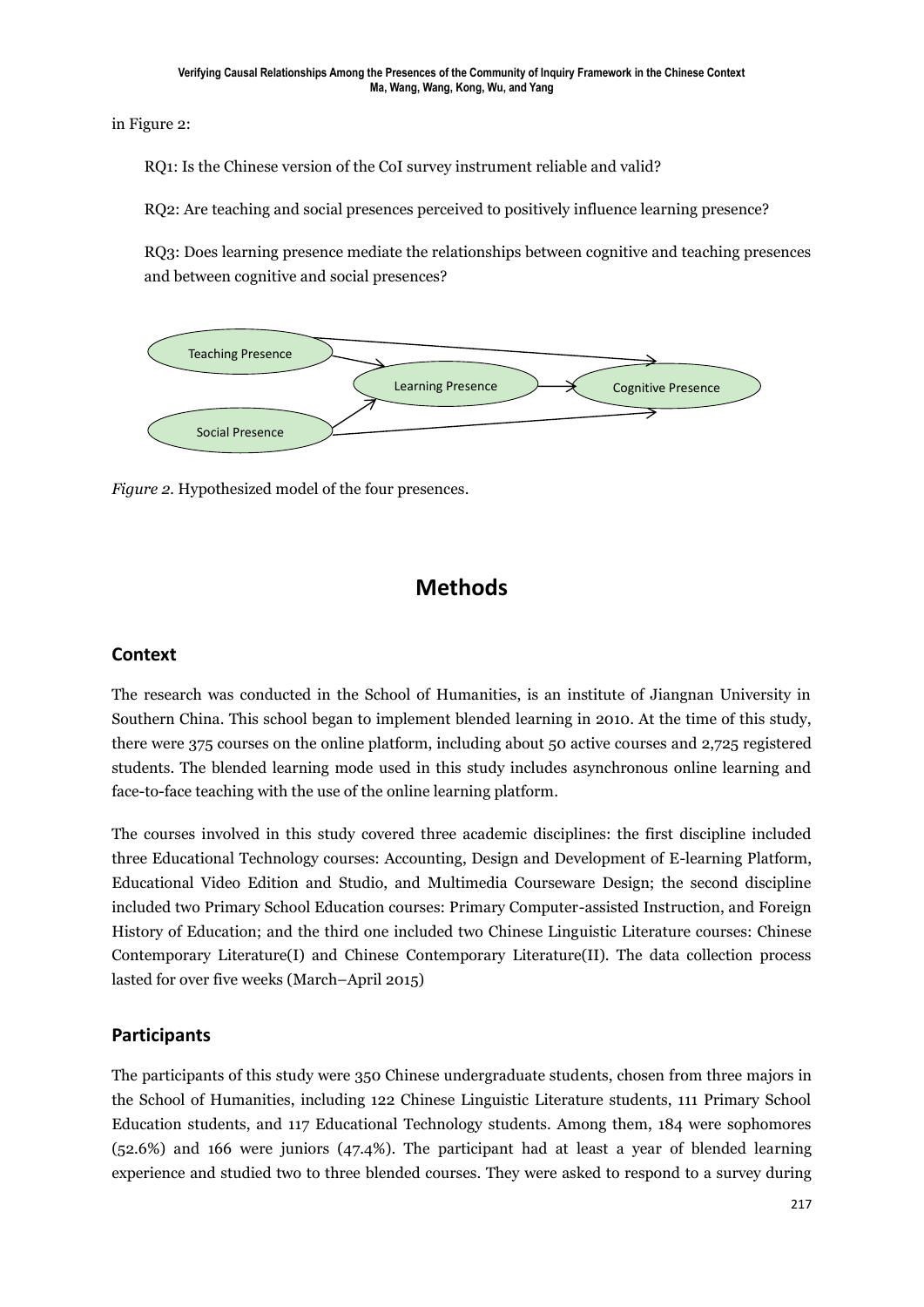class time. A total of 325 students completed the survey questionnaire, and the response rate was 92.9%.

#### **Instrument**

The CoI survey instrument was originally created by Arbaugh et al.(2008), with 34 items used for data collection. It was provided on a 5-point Likert scale, ranging from 0-Strongly Disagree to 4-Strongly Agree. The scale employed in this study ranged from 1 (strongly disagree) to 5 (strongly agree). The numbers of items are 13 (for teaching presence), 12 (for cognitive presence), and 9 (for social presence). The learning presence (self-efficacy and effort regulation) was measured by 14 items (Shea & Bidjerano, 2010; Traver et al., 2014).

Two translators who had prior knowledge of the CoI framework and a teacher of English linguistics participated in the translation of the instrument. All three translators were native speakers of Chinese and fluent in both Chinese and English. Four stage translations in Chinese were undertaken from the original English language version of the CoI Survey instrument. Firstly, the translation from English into Chinese was undertaken by one translator. Secondly, another translator translated the reconciled Chinese language version back into English independently. Thirdly, the teacher of English linguistics reviewed the back-translation in meaning and identied problematic items. In the last step, the problematic items were discussed by the three translators until the discrepancies were resolved. Throughout the translation process, the three translators ensured the validity of the Chinese version of the COI instrument. The 34-item of the English and Chinese CoI instruments were shown in the Appendix.

#### **Procedure**

**Confirmatory factor analysis (CFA) and path analysis (PA).** LISREL v. 8.7 was used to run a full structural equation model. The full structural equation model included four measurement models and a structural model. Confirmatory factor analysis (CFA) was used to examine the four measurement models (relationships among the latent and manifest variables). The main purpose of running CFA was to verify the proposed structure of the CoI instrument along with learning presence. The goodness of fit indices, such as comparative fit index (CFI), Non-Normed Fit Index (NNFI), Root Mean Square Error of Approximation (RMSEA), and the ratio of Chi-Squared to the degree of freedom (χ2/df) were used to examine the predictive validity of the proposed structure of the CoI instrument. According to Schreiber, Nora, Stage, Barlow, and King (2006), for a good-enough fit, χ2/df value should be between 2 to 5. At the same time, above 0.9 of NNFI and CFI, below 0.08 of RMSEA, and all values of t in the key matrixes should be greater than 2.

Path analysis (PA) was used to assess the structural model (direct relationships among teaching, social, cognitive presences, and learning presence). Unstandardized path coefficients (B), Standard path coefficients (β), standard error and significance (p) were used to test the significance of the relationships.

**Regression analysis.** The mediating effect of learning presence was tested by regression analysis. According to Baron and Kenny (1986), in the equation Y=cX, M=aX, Y=c'X+bM, if c, a, b, c'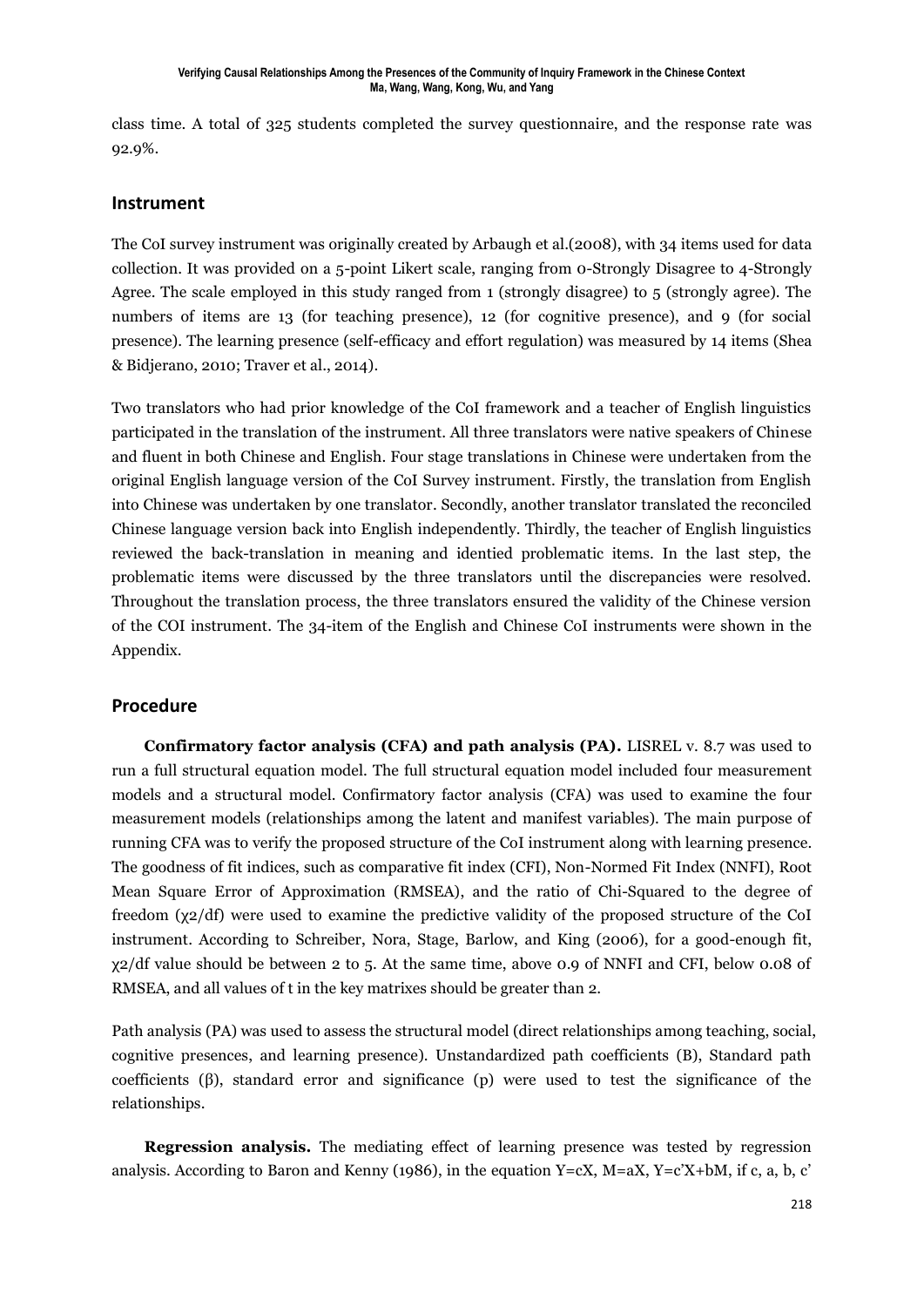were all significant, then M could be seen a significant partial mediating factor between X and Y. If c, a, b were all significant but c' was not, then M could be seen a complete mediating factor between X and Y. In this research, we regarded cognitive presences (Cg) as Y, learning presences (Lp) as M, teaching presences (Tp) and social presences (Sp) as X1 and X2 respectively. Regression equation, standard error, and t value were calculated.

**Reliability analysis.** SPSS 17.0 was used to validate the reliability of each dimension as well as the total instrument. We used the parameter of Cronbach's α. Since the number of items in each dimension is small, Cronbach's α value higher than 0.7 was accepted. For the whole scale, the Cronbach's α higher than 0.9 could be considered excellent (George & Mallery, 2003).

### **Results**

This part will report the validity of the Chinese version instrument (CFA results) and the relationships of the factors (PA results) respectively. The results of descriptive statistical analysis, the correlation between the four presences, reliability, and mediating effect will also be presented.

### **Descriptive Statistical Analysis**

Table 1 shows descriptive statistics including means, standard deviations, skewness, kurtosis, minimum value, and maximal value of the four presences. For the sample used in this research, no abnormal value was found. In addition, the results presented in the data in this study were normally distributed based on the degrees of Skewness and Kurtosis, because both were less than the absolute value 1.

Table 1

*Descriptive Statistics of Four Dimensions* 

|                    | Mean | Std. deviation | <b>Skewness</b> | Kurtosis |
|--------------------|------|----------------|-----------------|----------|
| Teaching presence  | 3.60 | .51            | $-.107$         | .223     |
| Social presence    | 3.61 | .53            | $-385$          | .358     |
| Cognitive presence | 3.60 | .51            | $-.107$         | .223     |
| Learning presence  | 3.61 | .50            | $-.112$         | .176     |
|                    |      |                |                 |          |

*\*Note.* N=325, Min=1.00, Max=5.00.

It seems that learners' perceptions of presences were generally lower than that of international studies. For example, Kozan and Richardson (2014a) reported the average individual item ratings of three presences ranged from 4.17 to 4.57. In this study, the average individual item ratings of the three presences were below 3.61. We noticed that similar results existed in the context of South Korea as well. The South Korean students' perceptions of the three presences were below 3.87.

Three possible reasons may explain this discrepancy. The first is the context differences between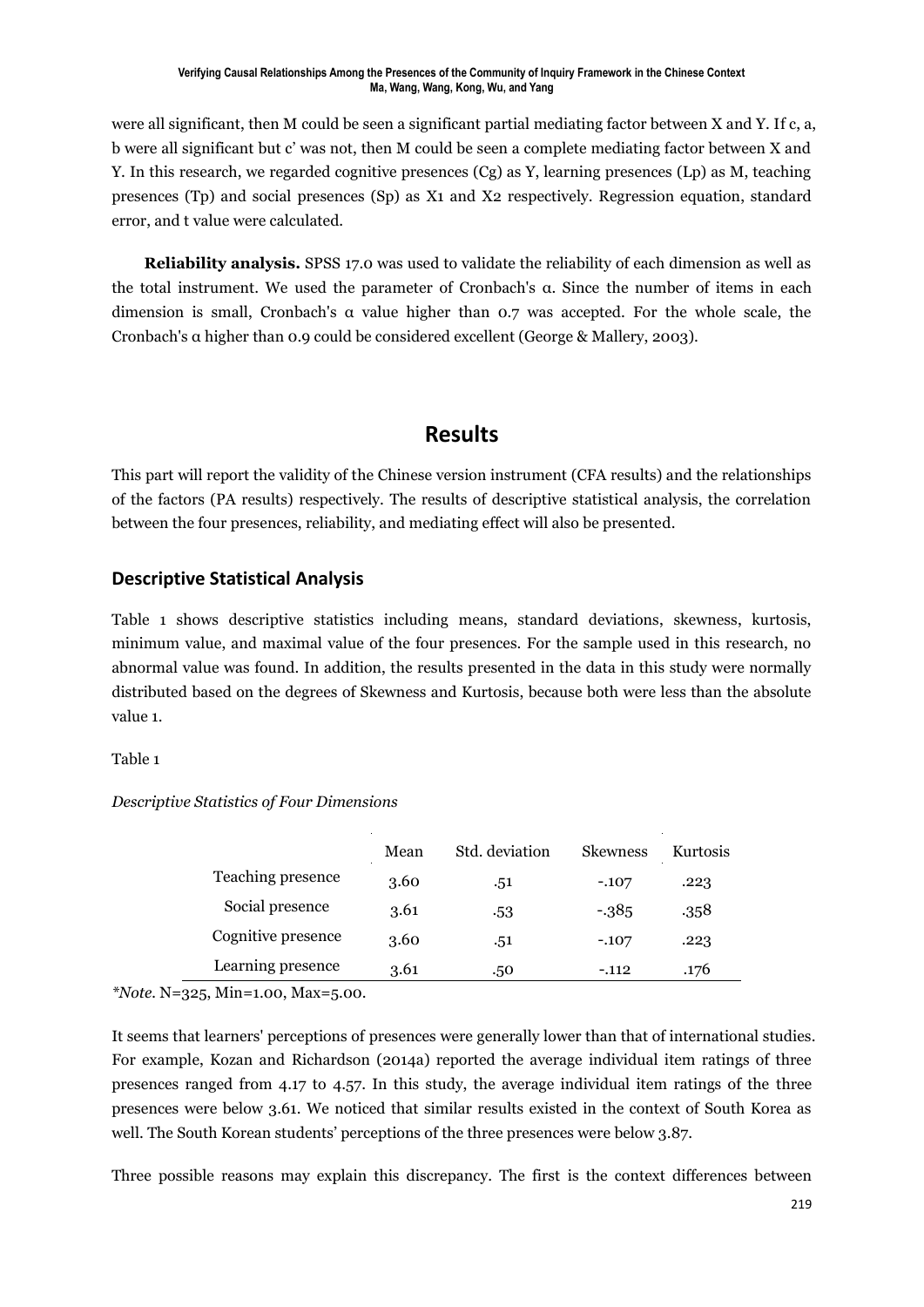#### **Verifying Causal Relationships Among the Presences of the Community of Inquiry Framework in the Chinese Context Ma, Wang, Wang, Kong, Wu, and Yang**

North America and China. Previous studies compared the perceptions of students across countries and confirmed the influence of group and cultural differences on perceptions of online learning (Ashong & Commander, 2012). We hypothesized that the inclination of inquiry learning influences students' perception of CoI. Specifically, Chinese learners were found to be less critical and questioning in online discussions than American learners (Thompson & Ku, 2005). They are more likely to get a definite answer from teachers, rather than getting answers from the interaction (Liang & McQueen, 1999). So, the significant differences of students' perceptions of the CoI presences in Chinese and western contexts may depend on the inclination of inquiry learning. The second may be the issue of translation. Although we adjusted the translation content for Chinese students, students may still have difficulties in understanding specific options. The third reason seems to be that the participants' perception of the online learning community could be a little bit lower than that of some previous studies (Swan, Matthews, Bogle, Boles, & Day, 2012).

The strength of the linear relationships among learning presence, teaching presence, social presence, and cognitive presences were examined by Spearman's rho. As Table 2 shows, the four constructs are moderately to strongly correlated. The largest correlations are between cognitive presence and social presence ( $p = .698$ ,  $p < 0.01$ ), and between cognitive presence and teaching presence ( $p = .665$ ,  $p < 0.01$ ). Learning presence shows strong correlation with cognitive presence  $(p=.648, p<0.01)$ 

Table 2

| Variables                            |          | Cognitive presence Teaching presence Social presence Learning presence |           |  |
|--------------------------------------|----------|------------------------------------------------------------------------|-----------|--|
| Cognitive presence $-$               |          |                                                                        |           |  |
| Teaching presence .665 <sup>**</sup> |          |                                                                        |           |  |
| Social presence                      | .698**   | $.565***$                                                              |           |  |
| Learning presence                    | $.648**$ | $.520**$                                                               | $.562***$ |  |

Spearman's Rho Correlation Coefficients Between the Four Presences

\*\* p<0.01 (2-tailed).

#### **Validity of the Chinese version Instrument**

In this research, the validity of the Chinese version instrument was tested during two rounds. Separate model analysis rounds were conducted on the first 48-item model and the second model.

**The first round of model analysis.** The first round of model analysis was conducted on the 48-item model. In this research, fit indices for the hypothesized structural equation model were as follows:  $\chi$ 2/df =2.44, NNFI=0.927, CFI=0.931, RMSEA =0.0723. All items loaded significantly on the four factors because all the values of *t* in the matrixes of LX, LY, GA, and BE were greater than 2 (the smallest values of t in LX, LY, GA were 5.752, 5.523, and 2.660 respectively, and the value of t in BE was 3.383). An obviously high modification index (393.21) was found in the matrix of TD, which indicated a high relationship between the item of Sc7 and Sc9. So we decided to delete the item Sc9. The description of Sc7 was more specific.

220 **The second round of model analysis.** To test whether we could come up with a better fit, the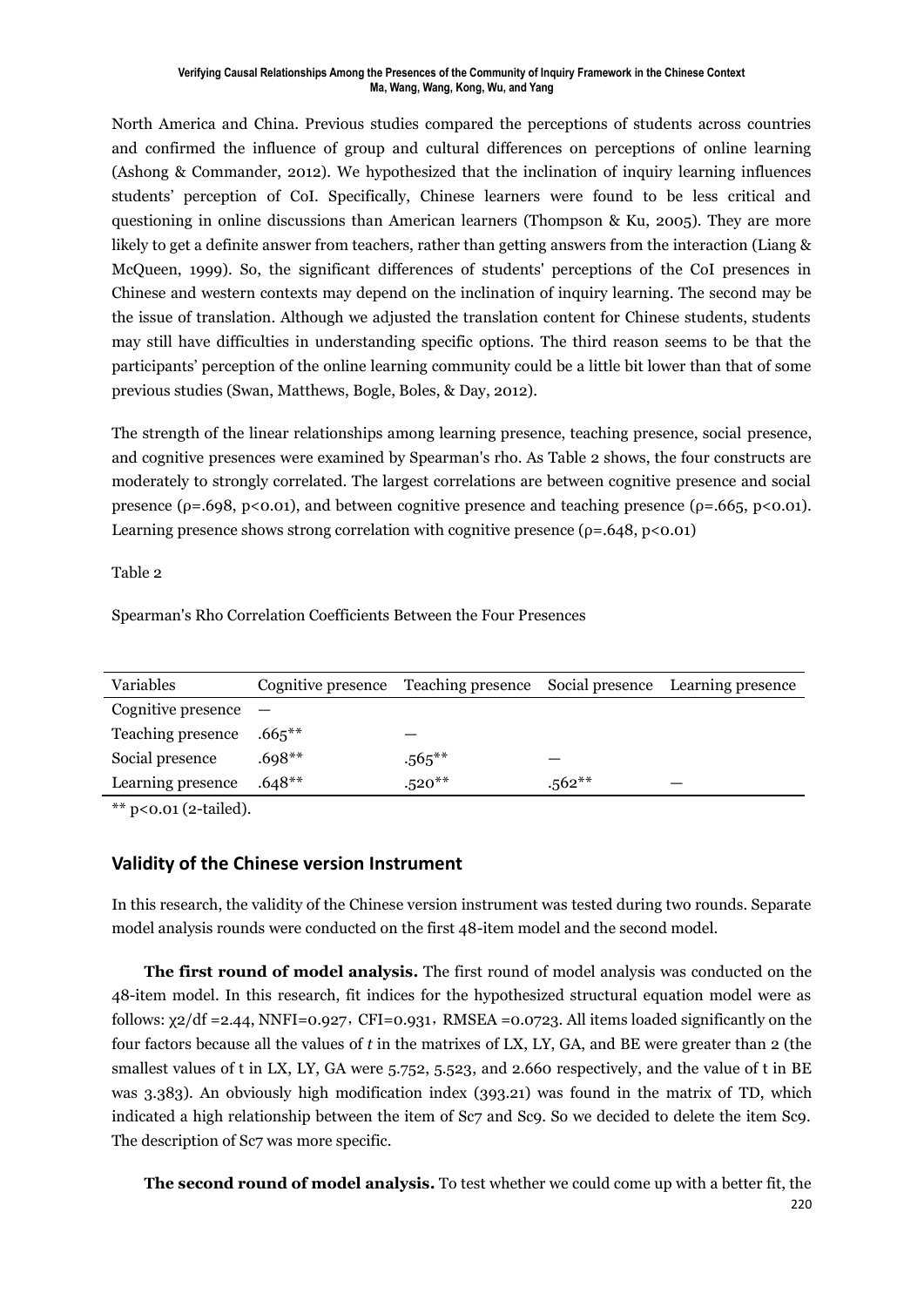second round of model analysis was conducted on the modified data. The overall model fit statistics were as follows:  $\chi$ 2/df =2.29, NNFI=0.933, CFI=0.936, RMSEA =0.0674. The CFA results indicated the hypothesized model of the 47-item structure of the four-factor CoI instrument was verified as an excellent fit for the data. We accepted the 47-item model as our final version (See Fig.3). The results of the CFA confirmed that the model fit is excellent between the proposed model and the observed data.



*Figure 3.* Final model of the 47-item structure (TP = Teaching presence; SP = Social presence; Lp=Learning presence; Cg= Cognitive presence).

### **Reliability of the Chinese Version Instrument**

Table 3 presents Cronbach's α values of the four presences. All four presences had acceptable reliabilities (all Cronbach's α>.765 or higher). The instrument overall has a Cronbach's α of 0.934, which indicated the instrument was overall highly reliable (Meyers, Gamst, & Guarino, 2013).

Table 3

*Reliability of the Instrument*

|                    | Cronbach's $\alpha$ | Number of items |
|--------------------|---------------------|-----------------|
| Teaching presence  | 0.867               | 13              |
| Social presence    | 0.765               | 8               |
| Cognitive presence | 0.817               | 12              |
| Learning presence  | 0.824               | 14              |
| Total              | 0.934               | 47              |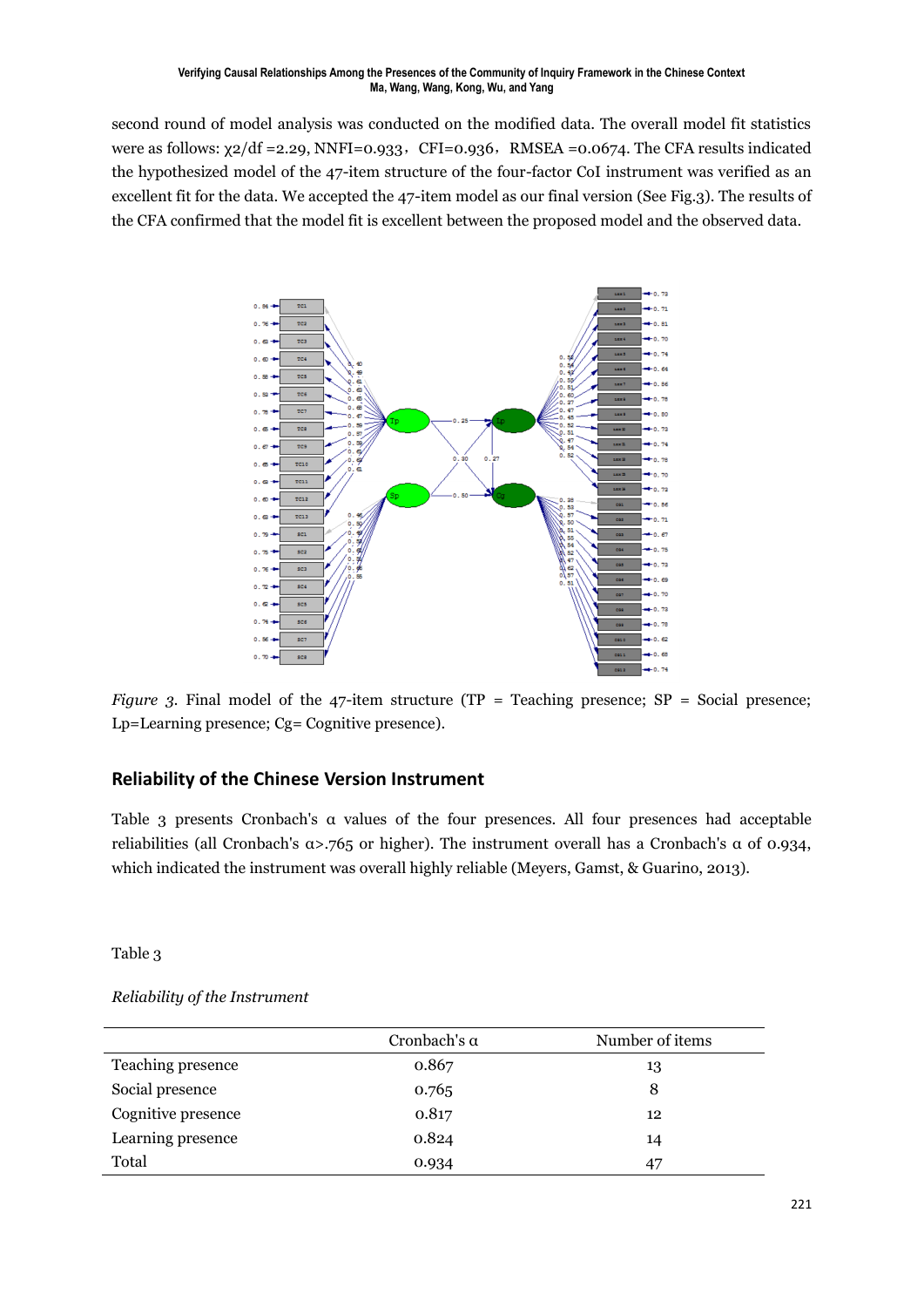### **The Causal Relationships Among the Four Presences**

For the structural equation in this model, teaching presence and social presence have significant direct effects on learning presence (β=0.251, p <0.001; β=0.533, p <0.001). Meanwhile, learning presence was perceived to positively influence cognitive presence (β=0.272,  $p \le 0.001$ ). Teaching and social presence have direct influence on cognitive presence ( $\beta$ =0.295, p<0.001;  $\beta$ =0.504, p<0.001) (See Table4).

#### Table 4

|          | Direct effects |       |                |                  |
|----------|----------------|-------|----------------|------------------|
| Path     | B              |       | Standard error | Significance     |
| Tp to Lp | 0.328          | 0.251 | 1.123          | P <sub>001</sub> |
| Sp to Lp | 0.611          | 0.533 | 0.137          | P <sub>001</sub> |
| Lp to Cg | 0.195          | 0.272 | 0.058          | P <sub>001</sub> |
| Sp to Cg | 0.415          | 0.504 | 0.100          | P <sub>001</sub> |
| Tp to Cg | 0.276          | 0.295 | 0.079          | P <sub>001</sub> |

*Results of the Path Analysis* 

To further test the mediating effect of learning presence, regression analysis was carried out in six steps. Regression equations and results are shown in Table 5. As Table 5 shows, in the first three steps, the regression coefficients c(0.697), a(0.518), c'(0.482), and b(0.417) were all significant, so learning presence (M) was verified as a significant partial mediating factor between teaching presence (X1) and cognitive presence (Y). In the last three steps, the regression coefficients c(0.716), a(0.565), c'(0.499), and b(0.384) were all significant, so learning presence (M) was verified as a significant partial mediating factor between social presence (X2) and cognitive presence (Y).

#### Table 5

*Mediating Effects of Learning Presence*

| <b>Step</b>      | Independent | Dependent | <b>Regression</b> | Std.  | t           |
|------------------|-------------|-----------|-------------------|-------|-------------|
|                  | variable    | variable  | equation          | error |             |
| 1                | $Tp(X_1)$   | Cg(Y)     | $Y = 0.697X_1$    | 0.036 | $17.487***$ |
| $\mathbf{2}$     | $Tp(X_1)$   | Lp(M)     | $M = 0.518X_1$    | 0.043 | $10.873***$ |
| 3                | $Tp(X_1)$   | Cg(Y)     | $Y = 0.482X_1$    | 0.037 | $11.895***$ |
|                  | Lp(M)       |           | $+0.417M$         | 0.040 | $10.286***$ |
| $\boldsymbol{4}$ | $Sp(X_2)$   | Cg(Y)     | $Y = 0.716X_2$    | 0.034 | $18.425***$ |
| 5                | $Sp(X_2)$   | Lp(M)     | $M = 0.565X_2$    | 0.040 | 12.303***   |
| 6                | $Sp(X_2)$   | Cg(Y)     | $Y = 0.499X_2$    | 0.037 | $11.872***$ |
|                  | Lp(M)       |           | $+0.384M$         | 0.042 | $9.143***$  |

\*\*\*  $P < 0.001$ .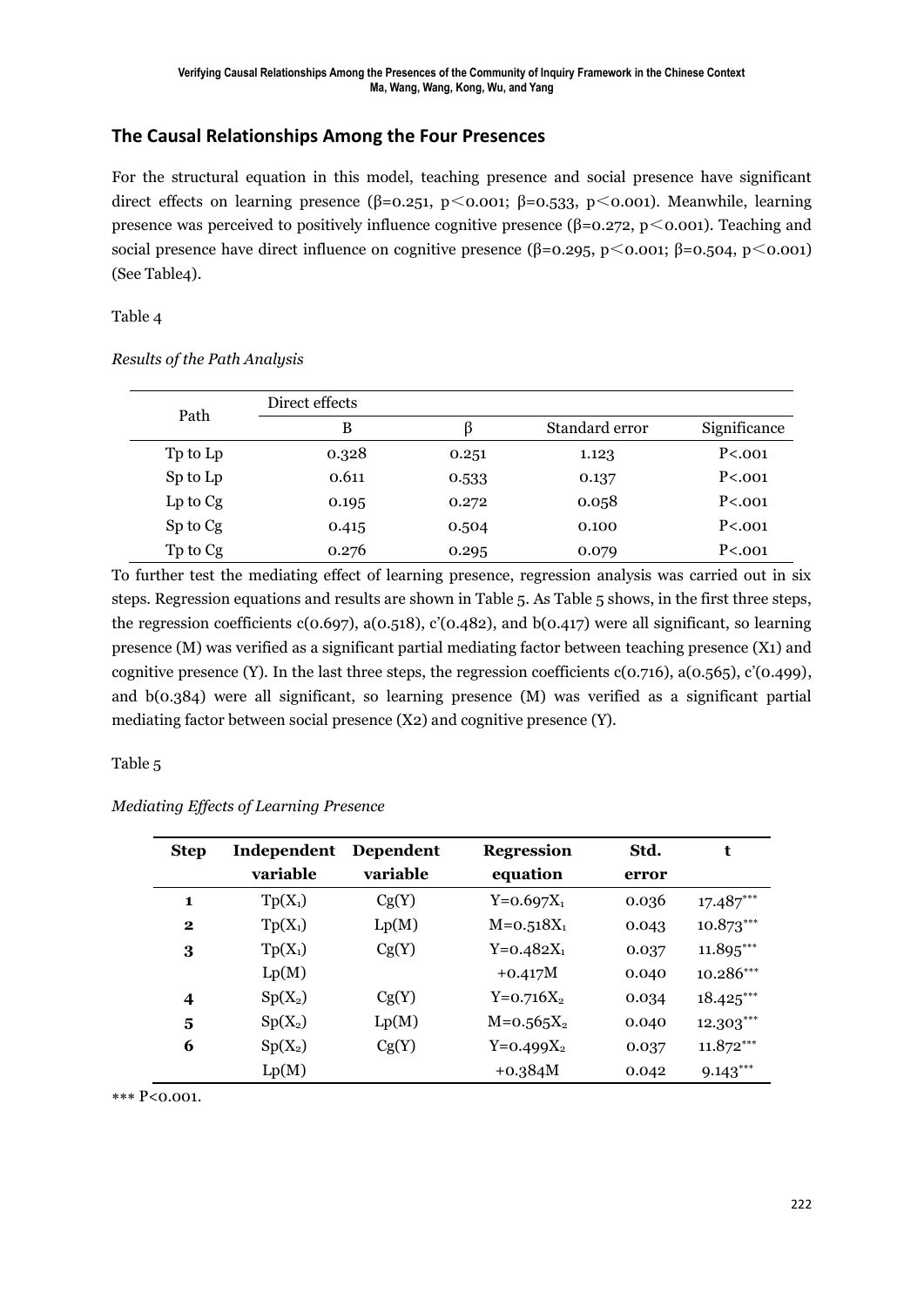# **Discussion and Conclusions**

The first question of this study was to confirm the reliability and validity of a Chinese version of the CoI instrument with learning presence. It was verified that the internal consistency reliabilities of the Chinese version instrument were acceptable. Consistent with previous studies (e.g., Garrison et al., 2010; Shea & Bidjerano, 2010, 2012), the CFA results showed the CoI instrument with a learning presence structure was verified as highly valid. The results of the study indicated that the instrument is a reliable tool for researchers in China to measure students' perception of learning experience.

For the second research question, this study found importance about the causal relationships between the learning presence and the CoI constructs. Teaching and social presences directly influence perception of learning presence. Perception of learning presence also has a direct effect on cognitive presence. Meanwhile, teaching and social presence have direct influence on cognitive presence. Shea and Biderjano (2010) suggested the CoI framework should be expanded to reflect the influence of learner's characteristics on the three presences and learning presence should be associated with teaching and social presences. They proposed the revised CoI model with four factors and provided the correlative relationship between the four factors. However, the causal relationships between the four factors still need further validation. This study verified the direct influential relationship between teaching presence, social presence, and learning presence. This result confirmed that causal relationships exist between the CoI constructs and learning presence. Based on the result, we believe that the CoI framework may need additional emphasis on the role of learning presence.

The last question concerned the mediating effect of learning presence. We identified that learning presence had an important partial mediating effect on the teaching presence–cognitive presence and social presence–cognitive presence relationships. Kozan and Richardson (2014b) argued that previous research had shown conflicting results between the interdependence of the three presences. The interdependent relationship may change based on learners' characteristics and learning context, which means additional factors related to learners' characteristics and learning context are needed to explain conflicting results. In this study, learning presence as a partial mediator is defined. The mediator is used to explain "how" or "why" one variable causes an outcome variable (Frazier et al., 2004). The learning presence has emerged to be a possible effect approach between teaching presence, social presence, and cognitive presence. This means higher levels of teaching presence and social presence may increase the perception of learning presence, and in turn promote the level of cognitive presence. This might help to explain why the interdependence relationship within the CoI model may be influenced by learners' certain characteristics (Shea & Bidjerano, 2010, 2012).

Based on the understanding of the mediating effect of learning presence, we should pay more attention to the self-regulatory effect of learning presence in maintaining CoI. We suggest that the effort to increase learning presence may automatically result in increased cognitive presence. From a teaching presence perspective, this might suggest that teaching presence should focus not only on instructional management, building understanding, and direct instruction (Szeto, 2015), but also on adopting pedagogical strategies to help foster self-regulatory behaviors and strategies of online learners. These results also suggest that CoI should encourage students to take personal responsibility (self-regulation) for their learning.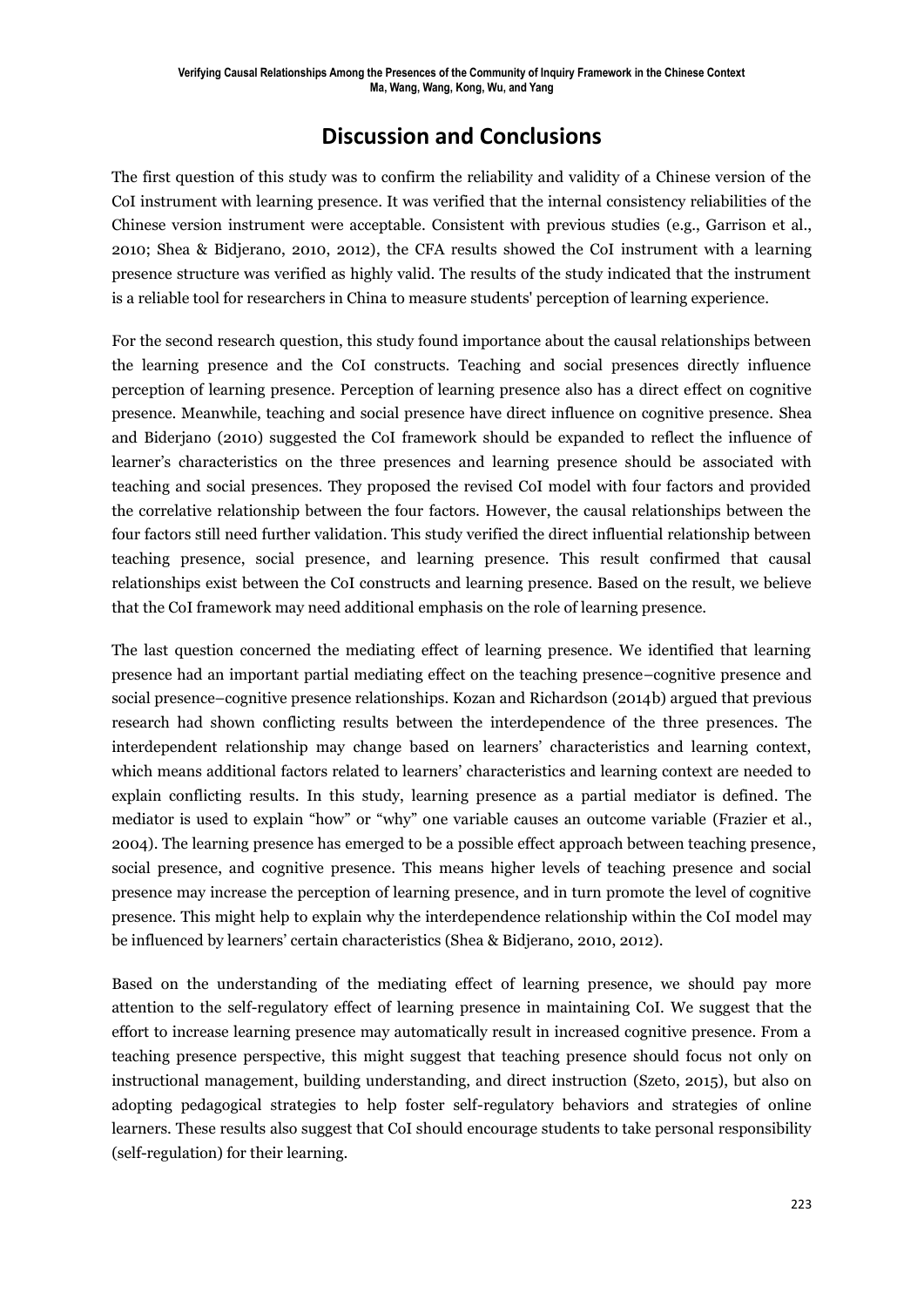This study expanded the CoI instrument to a different language and cultural context. Firstly, we verified a Chinese version of the CoI instrument. The result confirmed that the CoI instrument to evaluate social, teaching, cognitive, and learning presence was a reliable tool for measuring the perception of learning experience in China. The study confirmed that the causal relationships between learning presence and CoI constructs. The results extended the CoI framework's components with an additional focus on self-regulatory behaviors and strategies of learners in online and blended learning.

The present study engaged a mid-range sample size of 350 students in a university of China. Although this sample from China helped to diversify the research context of the CoI framework, comparatively a mid-range sample size may limit the generalizability of findings. In addition, some researchers suggested that it was necessary to examine the CoI framework across disciplines and institutions (Garrison & Arbaugh, 2007; Garrison et al., 2010). Future research should increase the number of participants and explore the dynamic relationships among the presences across disciplines and institutions. Lastly, exploratory factor analysis should be conducted to further identify the dimensionality of the Chinese version of the CoI instrument.

This study provided a reliable instrument for researchers and practitioners in China to measure their students' perception of online and blended learning. It will contribute to the development and application of the CoI framework in other contexts. We hope our validated survey will not only enable Chinese researchers and practitioners to assess the quality of the existing online courses, but also guide them to design and develop more high-quality online courses.

# **Acknowledgements**

This work is supported by the National Natural Social Youth Foundation of China (CCA140151) and The Basic Scientific Research Special Foundation of Chinese Central University "Internet based environment of the understanding of learning and cognitive research" (2017JDZD07). Corresponding author: Dr. Jing Wang, tranquilgo@163.com.

# References

- Akyol, Z., Garrison, D. R., & Ozden, M. Y. (2009). Online and blended communities of inquiry: Exploring the developmental and perceptional differences. *The International Review of Research in Open and Distributed Learning, 10*(6), 65-83. doi: 10.19173/irrodl.v10i6.765
- Anderson, T., Rourke, L., Garrison, D. R., & Archer, W. (2001). Assessing teaching presence in a computer conference context. *Journal of Asynchronous Learning Networks, 5*, 1-17. Retrieved from [http://cde.athabascau.ca/coi\\_site/documents/Anderson\\_Rourke\\_Garrison\\_Archer\\_Teachin](http://cde.athabascau.ca/coi_site/documents/Anderson_Rourke_Garrison_Archer_Teaching_Presence.pdf) [g\\_Presence.pdf](http://cde.athabascau.ca/coi_site/documents/Anderson_Rourke_Garrison_Archer_Teaching_Presence.pdf)

Arbaugh, J. B., Cleveland-Innes, M., Diaz, S. R., Garrison, D. R., Ice, P., Richardson, J. C., & Swan, K.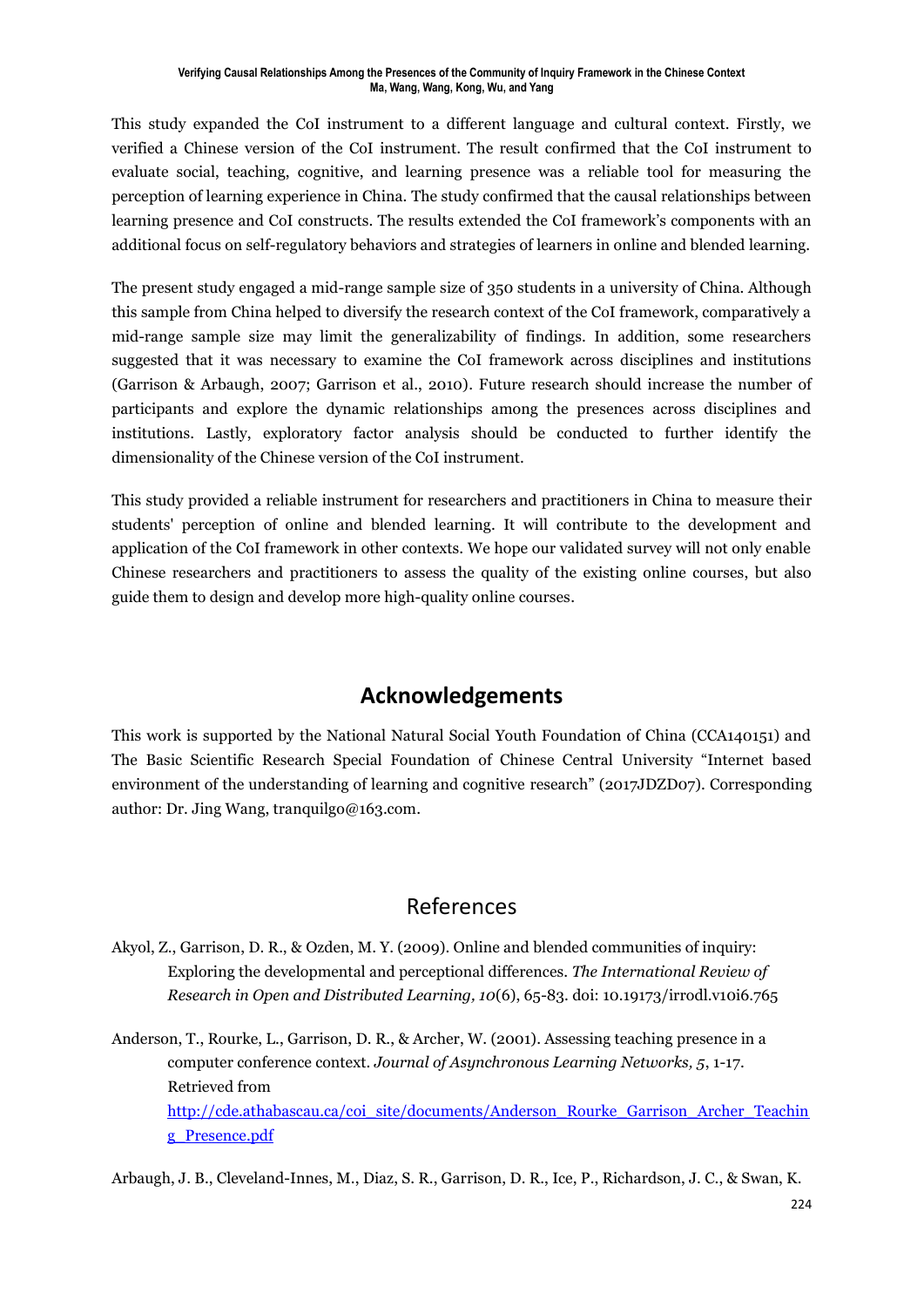P. (2008). Developing a community of inquiry instrument: Testing a measure of the community of inquiry framework using a multi-institutional sample. *The Internet and Higher Education, 11*(3), 133-136. doi: 10.1016/j.iheduc.2008.06.003

- Ashong, C. Y., & Commander, N. E. (2012). Ethnicity, gender, and perceptions of online learning in higher education. *Journal of Online Learning and Teaching, 8*(2), 98. Retrieved from [http://jolt.merlot.org/vol8no2/ashong\\_0612.pdf](http://jolt.merlot.org/vol8no2/ashong_0612.pdf)
- Baron, R. M., & Kenny, D. A. (1986). The moderator–mediator variable distinction in social psychological research: Conceptual, strategic, and statistical considerations. *Journal of personality and social psychology, 51*(6), 1173. Retrieved from <http://comp.uark.edu/~whlevine/psyc5143/baron&kenny.pdf>
- Frazier, P. A., Tix, A. P., & Barron, K. E. (2004). Testing moderator and mediator effects in counseling psychology research. *Journal of counseling psychology, 51*(1), 115. doi: 10.1037/0022-0167.51.1.115
- Garrison, D.R. (2016). *Thinking collaboratively: Learning in a community of inquiry.* Routledge: New York & London.
- Garrison, D. R., & Akyol, Z. (2015). Toward the development of a metacognition construct for communities of inquiry. *The Internet and Higher Education, 24*, 66-71. doi: 10.1016/j.iheduc.2014.10.001
- Garrison, D. R., Anderson, T., & Archer, W. (2000). Critical inquiry in a text-based environment: Computer conferencing in higher education. *The Internet and Higher Education, 2*(2), 87-105. doi: 10.1016/S1096-7516(00)00016-6
- Garrison, D. R., Anderson, T., & Archer, W. (2001). Critical thinking, cognitive presence, and computer conferencing in distance education. *American Journal of Distance Education, 15*(1), 7-23. doi: 10.1080/08923640109527071
- Garrison, D. R., Anderson, T., & Archer, W. (2010). The first decade of the community of inquiry framework: A retrospective. *The Internet and Higher Education, 13*(1-2), 5-9. doi: 10.1016/j.iheduc.2009.10.003
- Garrison, D. R., & Arbaugh, J. B. (2007). Researching the community of inquiry framework: Review, issues, and future directions. *The Internet and Higher Education, 10*(3), 157-172. doi: 10.1016/j.iheduc.2007.04.001
- Garrison, D. R., Cleveland-Innes, M., & Fung, T. (2004). Student role adjustment in online communities of inquiry: Model and instrument validation. *Journal of Asynchronous Learning Networks, 8*(2), 61-74. Retrieved from [http://olc.onlinelearningconsortium.org/sites/default/files/v8n2\\_garrison\\_1.pdf](http://olc.onlinelearningconsortium.org/sites/default/files/v8n2_garrison_1.pdf)
- Garrison, D. R., Cleveland-Innes, M., & Fung, T. S. (2010). Exploring causal relationships among teaching, cognitive and social presence: Student perceptions of the community of inquiry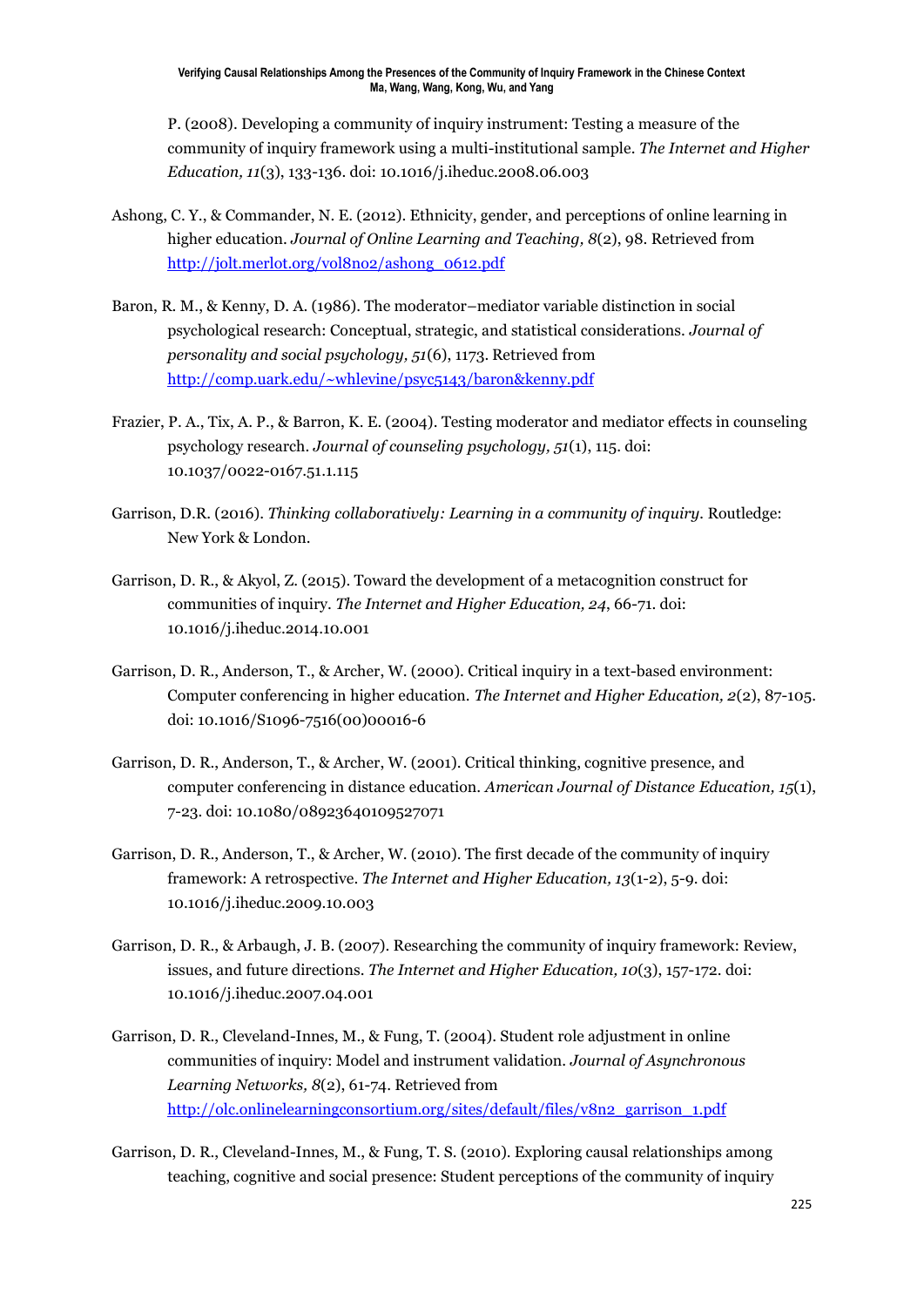framework. *The Internet and Higher Education, 13*(1-2), 31-36. doi: 10.1016/j.iheduc.2009.10.002

- George, D., & Mallery, P. (2003). *Reliability analysis. SPSS for Windows, step by step: A simple guide and reference* (14th ed.). Boston: Allyn & Bacon, 222-232.
- Hayes, S., Uzuner-Smith, S., & Shea, P. (2015). Expanding learning presence to account for the direction of regulative intent: Self-, co-and shared regulation in online learning. *Online Learning Journal, 19*(3). doi:10.5209/rev\_SJOP.2001.v4.n1.30616
- Ice, P., Gibson, A. M., Boston, W., & Becher, D. (2011). An exploration of differences between community of inquiry indicators in low and high disenrollment online courses. *Journal of Asynchronous Learning Networks, 15*(2), 44-69. Retrieved from <http://files.eric.ed.gov/fulltext/EJ935576.pdf>
- Kozan, K. (2016). A comparative structural equation modeling investigation of the relationships among teaching, cognitive, and social presence. *Online Learning Journal, 20*(3), 210-227. doi: 10.24059/olj.v20i3.654
- Kozan, K., & Richardson, J. C. (2014a). New exploratory and confirmatory factor analysis insights into the community of inquiry survey. *The Internet and Higher Education, 23*, 39-47. doi: 10.1016/j.iheduc.2014.06.002
- Kozan, K., & Richardson, J. C. (2014b). Interrelationships between and among social, teaching, and cognitive presence. *The Internet and Higher Education, 21*, 68-73. doi:10.1016/j.iheduc.2013.10.007
- Liang, A., & McQueen, R. J. (1999). Computer assisted adult interactive learning in a multi-cultural environment. *Adult Learning, 11*(1), 26-29. Retrieved from <http://journals.sagepub.com/doi/pdf/10.1177/104515959901100108>
- Ministry of Education. (2016). Statistical communique on the development of education in China in 2015. Retrieved from [http://www.moe.edu.cn/jyb\\_sjzl/](http://www.moe.edu.cn/jyb_sjzl/)
- Moreira, J. A., Ferreira, A. G., & Almeida, A. C. (2013). Comparing communities of inquiry of Portuguese higher education students: One for all or one for each? *Open Praxis, 5*(2), 165-178. doi: 10.5944/openpraxis.5.2.50
- Meyers, L. S., Gamst, G. C., & Guarino, A. (2013). Performing data analysis using IBM SPSS. John Wiley & Sons.
- Schreiber, J. B., Nora, A., Stage, F. K., Barlow, E. A., & King, J. (2006). Reporting structural equation modeling and confirmatory factor analysis results: A review. *The Journal of educational research, 99*(6), 323-338. doi: 10.3200/JOER.99.6.323-338
- Shea, P., & Bidjerano, T. (2008). Measures of quality in online education: An investigation of the community of inquiry model and the net generation. *Journal of Educational Computing*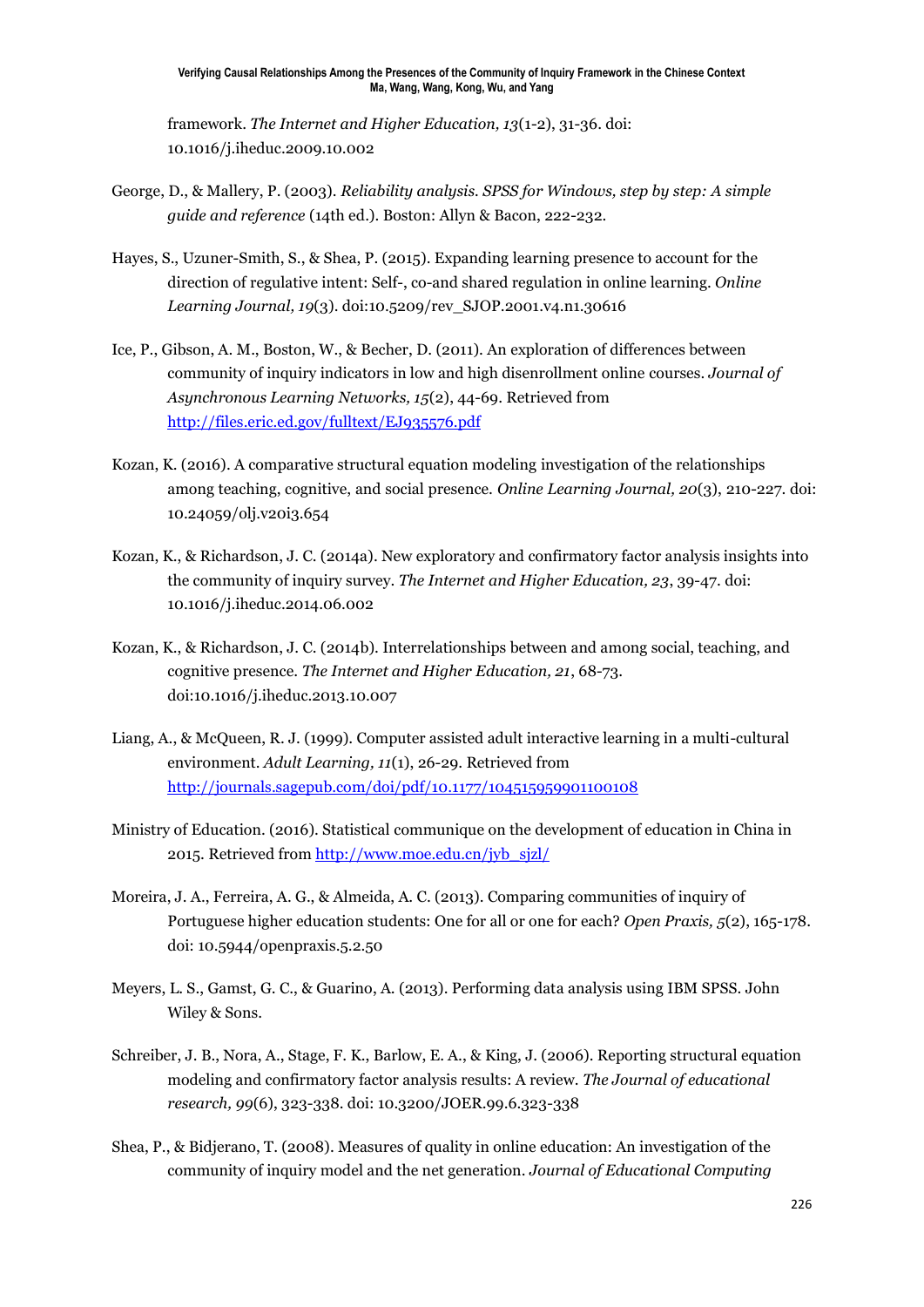*Research, 39*(4), 339-361. doi: 10.2190/EC.39.4.b

- Shea, P., & Bidjerano, T. (2009). Community of inquiry as a theoretical framework to foster "epistemic engagement" and "cognitive presence" in online education. *Computers & Education, 52*(3), 543-553. doi: 10.1016/j.compedu.2008.10.007
- Shea, P., & Bidjerano, T. (2010). Learning presence: Towards a theory of self-efficacy, self-regulation, and the development of a communities of inquiry in online and blended learning environments. *Computers & Education, 55*(4), 1721-1731. doi: 10.1016/j.compedu.2010.07.017
- Shea, P., & Bidjerano, T. (2012). Learning presence as a moderator in the community of inquiry model. *Computers & Education, 59*(2), 316-326. doi: 10.1016/j.compedu.2012.01.011
- Shea, P., Hayes, S., Smith, S. U., Vickers, J., Bidjerano, T., Gozza-Cohen, M., . . . Tseng, C.-H. (2013). Online learner self-regulation: Learning presence viewed through quantitative content-and social network analysis. T*he International Review of Research in Open and Distributed Learning, 14*(3), 427-461. doi: 10.19173/irrodl.v14i3.1466
- Shea, P., Hayes, S., Smith, S. U., Vickers, J., Bidjerano, T., Pickett, A., & Jian, S. (2012). Learning presence: Additional research on a new conceptual element within the Community of Inquiry (CoI) framework. *The Internet and Higher Education, 15*(2), 89-95. doi: 10.1016/j.iheduc.2011.08.002
- Shea, P., Hayes, S., Uzuner-Smith, S., Gozza-Cohen, M., Vickers, J., & Bidjerano, T. (2014). Reconceptualizing the community of inquiry framework: An exploratory analysis. *The Internet and Higher Education, 23*, 9-17. doi: 10.1016/j.iheduc.2014.05.002
- Songhe, Y., & Xuan, L. (2014). Status and common problems of MOOC practice in China's universities from the reports of the MOOC practice in China's universities. *Modern Distance Education Research, 4*, 3-12. Retrieved from [http://en.cnki.com.cn/Article\\_en/CJFDTOTAL-XDYC201404002.htm](http://en.cnki.com.cn/Article_en/CJFDTOTAL-XDYC201404002.htm)
- Swan, K., & Ice, P. (2010). The community of inquiry framework ten years later: Introduction to the special issue. *The Internet and Higher Education, 13*(1), 1-4. doi: 10.1016/j.iheduc.2009.11.003
- Swan, K., Matthews, D., Bogle, L., Boles, E., & Day, S. (2012). Linking online course design and implementation to learning outcomes: A design experiment. *The Internet and Higher Education, 15*(2), 81-88. doi: 10.1016/j.iheduc.2011.07.002
- Swan, K., Richardson, J., Ice, P., Garrison, D.R., Cleveland-Innes, M., & Arbaugh, J.B. (2008). Validating a measurement tool of presence in online communities of inquiry. *E-Mentor, 2*(24), *1–12*. Retrieved from<http://www.e-mentor.edu.pl/artykul/index/numer/24/id/543>
- Szeto, E. (2015). Community of inquiry as an instructional approach: What effects of teaching, social and cognitive presences are there in blended synchronous learning and teaching? *Computers*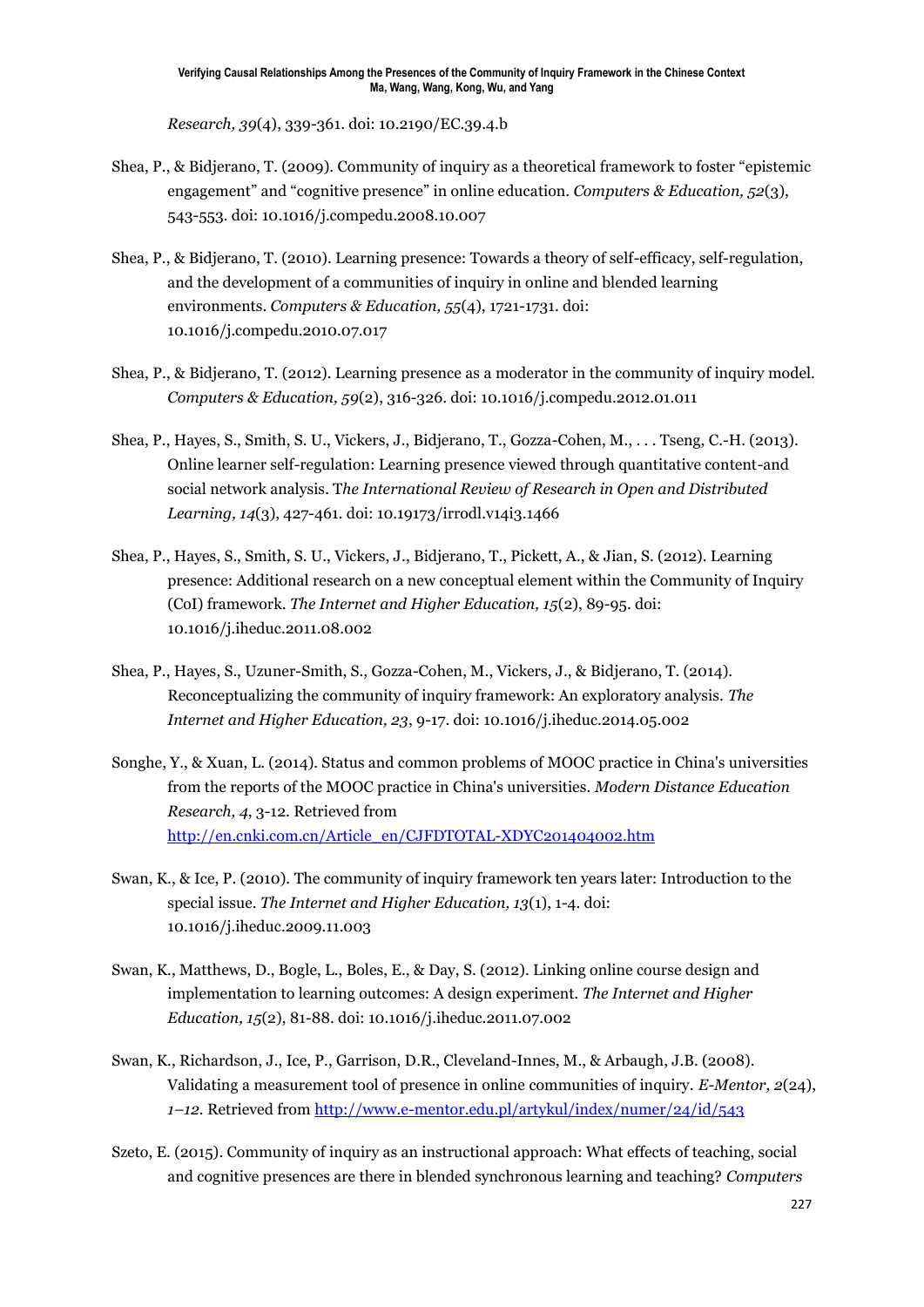*& Education, 81*, 191-201. doi: 10.1016/j.compedu.2014.10.015

- Thompson, L., & Ku, H. Y. (2005). Chinese graduate students' experiences and attitudes toward online learning. *Educational Media International, 42*(1), 33-47. doi: 10.1080/09523980500116878
- Traver, A. E., Volchok, E., Bidjerano, T., & Shea, P. (2014). Correlating community college students' perceptions of community of inquiry presences with their completion of blended courses. *The Internet and Higher Education, 20*, 1-9. doi: 10.1016/j.iheduc.2013.09.001
- Yu, T., & Richardson, J. C. (2015). Examining reliability and validity of a Korean version of the community of inquiry instrument using exploratory and confirmatory factor analysis. *The Internet and Higher Education, 25*, 45-52. doi: 10.1016/j.iheduc.2014.12.004
- Zhang, J., Perris, K., Zheng, Q., & Chen, L. (2015). Public response to "the MOOC movement" in China: Examining the time series of microblogging. *The International Review of Research in Open and Distributed Learning, 16*(5). doi:10.19173/irrodl.v16i5.2244

# Appendix

### **Dimensions and Items of the Chinese CoI Survey Instrument**

| 教学性存在(13)                         |
|-----------------------------------|
| 1、教师清楚地告知了重要的课程主题。                |
| 2、教师清楚地告知了重要的课程目标。                |
| 3、教师对如何参与课程学习活动给予明确说明。            |
| 教师清楚地告知了重要学习活动的截止日期或时间范围。         |
| 5、教师可以辨别课程主题中理解一致和分歧的部分,这能够帮助我学习。 |
| 6、教师会引导我们理解课程主题,这能帮助我理清思路。        |
| 7、教师帮助学生投入并参与到富有成效的对话中。           |
| 8、教师帮助学生持续地参与课程任务,这能帮助我学习。        |
| 9、教师鼓励课程参与者探索课程中的新概念。             |
| 10、教师的行为有助于课程参与者形成社区感。            |
| 11、教师能够帮助我们聚焦相关问题的讨论,这能帮助我学习。     |
| 12、教师通过提供反馈来帮助我了解自己的优点和缺点。        |
| 13、教师提供了及时的反馈意见。                  |
| 社会性存在(g)                          |
| 14、通过在课程中了解其他参与者的情况,我可以获得归属感。     |
| 15、我能够对一些课程参与者形成清晰的印象。            |
| 16、在线或基于网络的交流是参与社会交互的绝佳媒介。        |
| 17、通过在线媒体开展对话让我感到很舒服。             |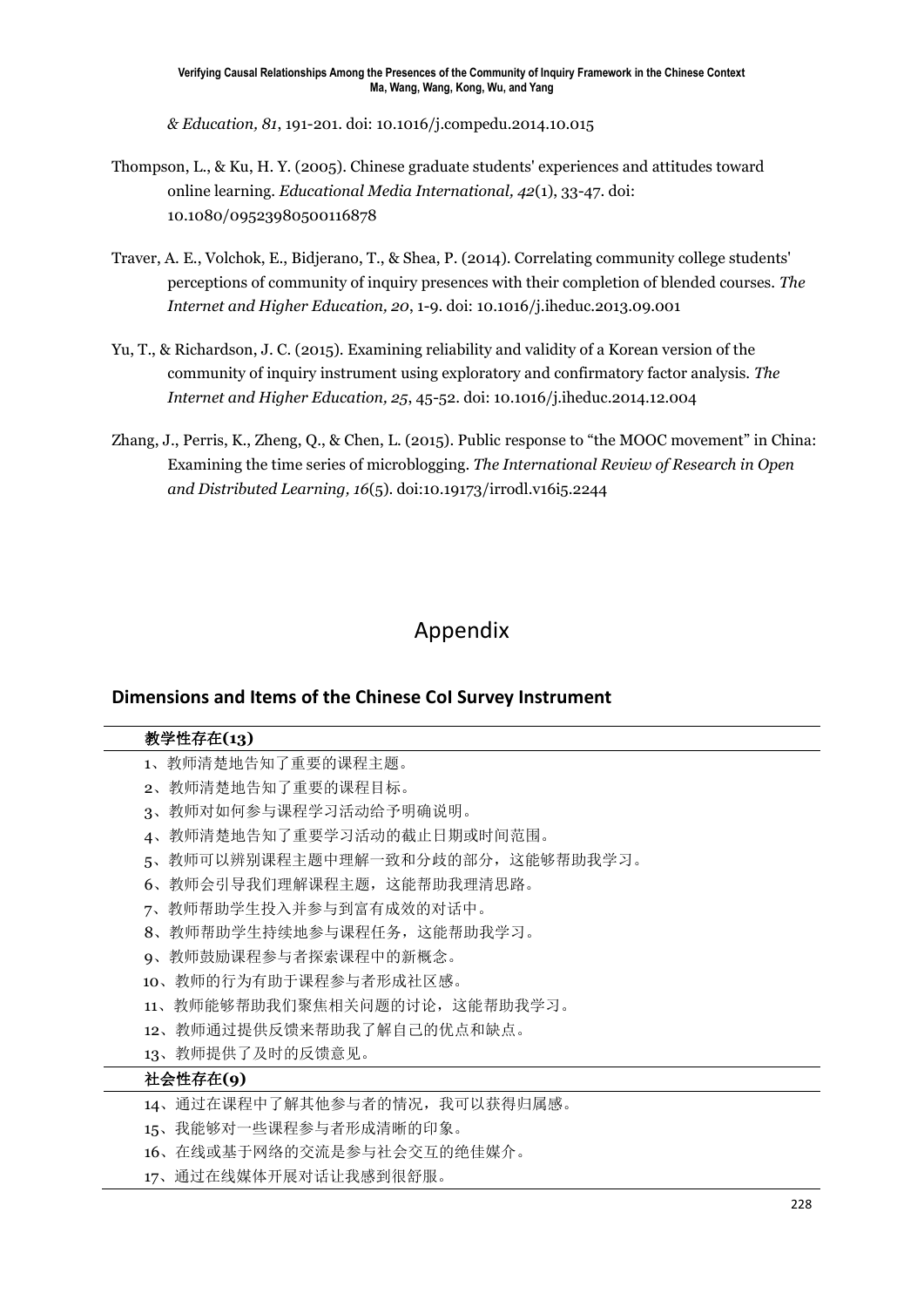- 18、参与课程讨论让我觉得很舒服。
- 19、和其他课程参与者交互,我感到舒服。
- 20、即使与其他课程参与者意见不一致也让我感到舒服,我们仍然保持着信任感。
- 21、我觉得我的观点能够得到其他课程参与者认可。
- 22、在线讨论能帮助我发展协作感。

# 认知性存在**(12)**

- 23、课程中提出的问题增加了我对课程内容的兴趣。
- 24、课程活动激发了我的好奇心。
- 25、我感觉自己有积极性来探索与学习内容相关的问题。
- 26、我利用各种信息来源来探索课程中提出的问题。
- 27、进行头脑风暴并找到相关信息能够帮助我解决与课程内容相关的问题。
- 28、在线讨论能够帮助我欣赏不同的观点。
- 29、整合新信息能够帮助我回答课程活动中提出的问题。
- 30、学习活动可以帮助我形成对问题的解释思路或解决方案。
- 31、反思课程内容与讨论能够帮助我理解课堂所学的基本概念。
- 32、我能够说出检验和应用课程中学到的知识的方法。
- 33、我已经形成了课程中问题的解决方案,此方案可应用于实践。
- 34、我能将课程中所学知识应用到我的工作或其他非课堂的相关活动中。

*Translated by Zhi-qiang Ma, Ya-jie Wu, and Li-li Kong.*

#### **Dimensions and Items of the English CoI Survey Instrument**

#### **Teaching presences(13)**

1. The instructor clearly communicated important course topics.

2. The instructor clearly communicated important course goals.

3. The instructor provided clear instructions on how to participate in course learning activities.

4. The instructor clearly communicated important due dates/timeframes for learning activities.

5. The instructor was helpful in identifying areas of agreement and disagreement on course topics that helped me to learn.

6. The instructor was helpful in guiding the class towards understanding course topics in a way that helped me clarify my thinking.

7. The instructor helped to keep course participants engaged and participating in productive dialogue.

8. The instructor helped keep the course participants on task in a way that helped me to learn.

9. The instructor encouraged course participants to explore new concepts in this course.

10. Instructor actions reinforced the development of a sense of community among course participants.

11. The instructor helped to focus discussion on relevant issues in a way that helped me to learn.

12. The instructor provided feedback that helped me understand my strengths and weaknesses.

13 The instructor provided feedback in a timely fashion.

#### **Social presences(9)**

14. Getting to know other course participants gave me a sense of belonging in the course.